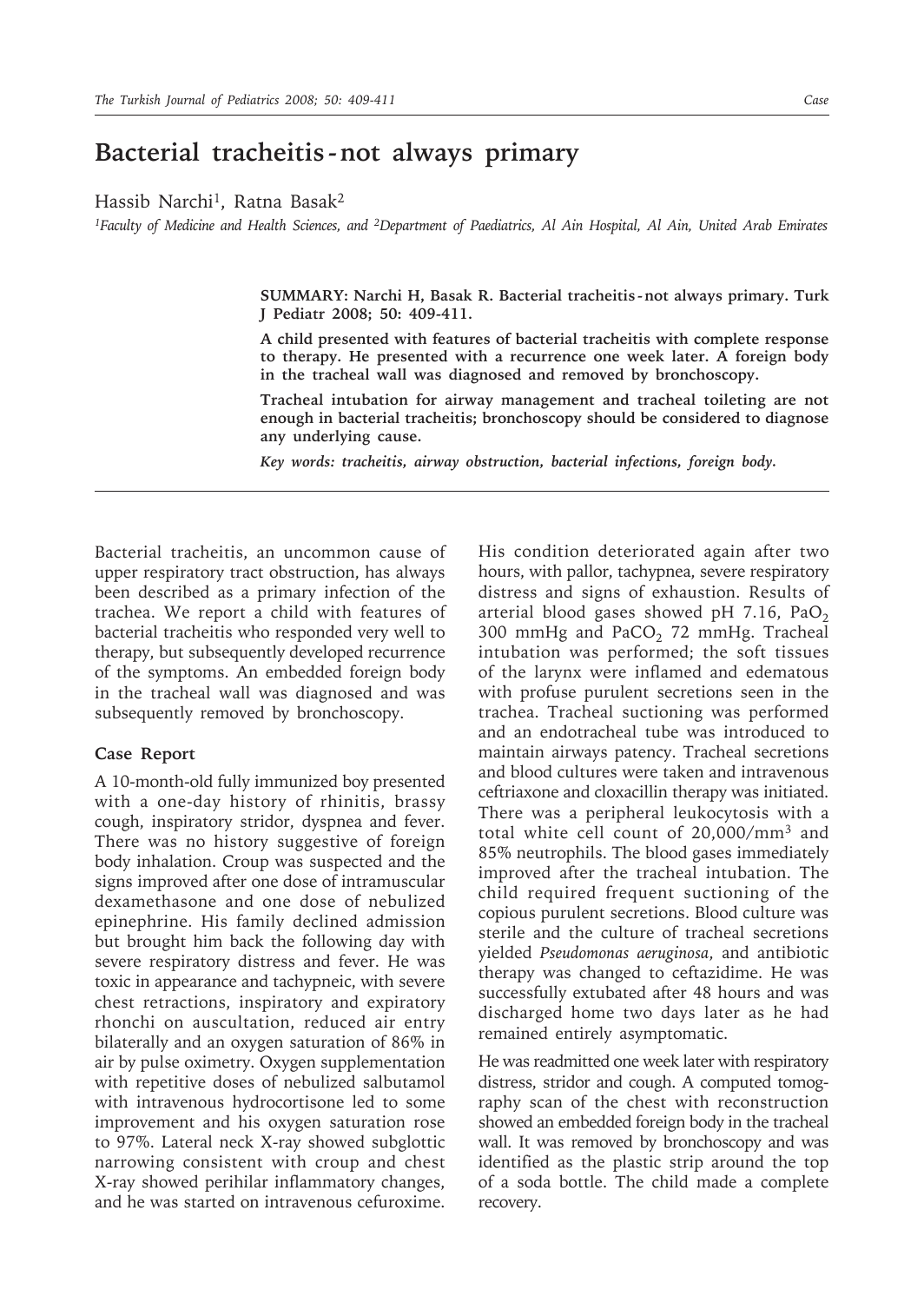## **Discussion**

Bacterial tracheitis, previously known as membranous laryngotracheobronchitis or membranous croup, is an uncommon cause of upper respiratory tract obstruction<sup>1</sup>. It is characterized by marked subglottic edema with thick mucopurulent secretions. Although the prognosis is good if management is prompt, it may be a cause of out-of-hospital respiratory arrest with a high mortality<sup>2</sup>. It may constitute up to 6% of cases of suspected croup, and is now commoner than epiglottitis since the introduction of *Haemophilus influenzae* B immunization program3.

The condition is usually caused by *Staphylococcus aureus* or *Haemophilus influenzae* but can also be caused by other organisms such as *Moraxella catarrhalis* and *Staphylococcus agalactiae* or pseudomonas<sup>4,5</sup>. All reported cases have been primary bacterial infections of the trachea and, to our knowledge, there are no reports of it being caused by a infection secondary to a foreign body. Although it may initially present as croup, there is usually a partial or a lack of response to standard croup therapy, with fever in 40% of the cases, cough, inspiratory stridor, and a toxic appearance, as in our patient<sup>4</sup>. There is a rapid deterioration unless treated appropriately1. Blood cultures are of limited value as they are only occasionally positive $1,5,6$ . Lateral X-ray of the neck may sometimes show intra-tracheal membranes and chest X-ray may show consolidation, collapse or air trapping, which should suggest the diagnosis in a child with stridor<sup>1,7</sup>. Tracheal culture is the only useful laboratory investigation. Endotracheal intubation shows subglottic edema, inflamed mucosal tissues, purulent tracheal secretions and sometimes pseudomembranes in the trachea, making it the most accurate diagnostic procedure8,9. It also allows endoscopic removal of all tracheal secretions and pulmonary toilet. The management includes securing the airway, and supporting breathing and circulation, in addition to intravenous broad spectrum antibiotics targeting the most common respiratory pathogens as well as *Staphylococcus aureus*. The results of the Gram stain and culture from the trachea will allow later adjustment of antibiotic therapy as per the organism's antibiotic sensitivities. Recurrences of bacterial tracheitis have not been reported.

Although our case had the classical features of bacterial tracheitis on initial presentation and responded completely to the recommended treatment, we believe it was not a primary infection but rather a superinfection complicating the presence of a foreign body in the trachea. Of interest is that bronchoscopy was not carried out at that time and tracheal toilet was successfully achieved with laryngeal intubation performed to secure the airway. Although the initial chest X-ray was not suggestive of a foreign body inhalation, bronchoscopy would most likely have diagnosed its presence in the trachea. Although it is theoretically possible that the foreign body aspiration occurred only after the initial episode, which was managed as bacterial tracheitis, we believe this is unlikely, especially since the embedding of the foreign body within the tracheal wall indicates a more prolonged course.

This case highlights the need to consider the possibility of a foreign body aspiration or the presence of an underlying anatomical anomaly when symptoms and signs suggestive of bacterial tracheitis are present, and especially when they recur. As illustrated by this case, bronchoscopy should be strongly considered when managing the airway of a child with suspected bacterial tracheitis, not only for the purposes of tracheal toileting and bacteriological cultures, but also to diagnose any underlying mechanical cause such as a foreign body. We believe that this is currently not clearly emphasized in the literature and we recommend that this becomes clearly stated in any clinical guideline for the management of bacterial tracheitis.

As illustrated in this case, tracheal intubation for airway management and tracheal toileting in bacterial tracheitis may not always be sufficient. We recommend that bronchoscopy should be strongly considered at the time.

## **REFERENCES**

- 1. Jones R, Santos JI, Overall JC Jr. Bacterial tracheitis. JAMA 1979; 242: 721-726.
- 2. Fisher JD. Out-of-hospital cardiopulmonary arrest in children with croup. Pediatr Emerg Care 2004; 20: 35-36.
- 3. Chiu TF, Huang LM, Chen JC, Lee CY, Lee PI. Croup syndrome in children: five-year experience. Acta Paediatr Taiwan 1999; 40: 258-261.
- 4. Salamone FN, Bobbitt DB, Myer CM, Rutter MJ, Greinwald JH Jr. Bacterial tracheitis reexamined: is there a less severe manifestation? Otolaryngol Head Neck Surg 2004; 131: 871-876.